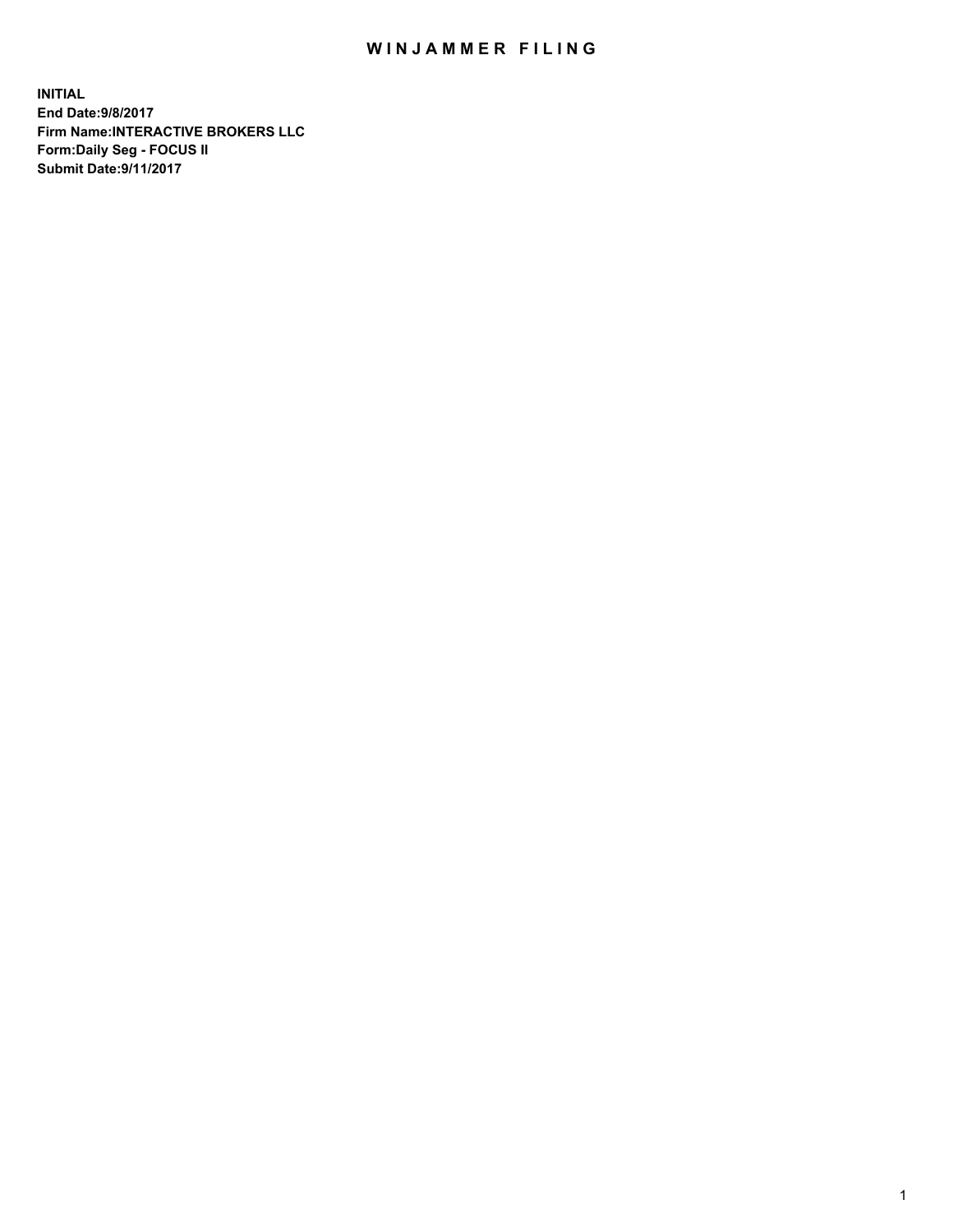## **INITIAL End Date:9/8/2017 Firm Name:INTERACTIVE BROKERS LLC Form:Daily Seg - FOCUS II Submit Date:9/11/2017 Daily Segregation - Cover Page**

| Name of Company<br><b>Contact Name</b><br><b>Contact Phone Number</b><br><b>Contact Email Address</b>                                                                                                                                                                                                                          | <b>INTERACTIVE BROKERS LLC</b><br><b>James Menicucci</b><br>203-618-8085<br>jmenicucci@interactivebrokers.c<br>om |
|--------------------------------------------------------------------------------------------------------------------------------------------------------------------------------------------------------------------------------------------------------------------------------------------------------------------------------|-------------------------------------------------------------------------------------------------------------------|
| FCM's Customer Segregated Funds Residual Interest Target (choose one):<br>a. Minimum dollar amount: ; or<br>b. Minimum percentage of customer segregated funds required:% ; or<br>c. Dollar amount range between: and; or<br>d. Percentage range of customer segregated funds required between: % and %.                       | $\overline{\mathbf{0}}$<br>0<br>155,000,000 245,000,000<br>00                                                     |
| FCM's Customer Secured Amount Funds Residual Interest Target (choose one):<br>a. Minimum dollar amount: ; or<br>b. Minimum percentage of customer secured funds required:%; or<br>c. Dollar amount range between: and; or<br>d. Percentage range of customer secured funds required between: % and %.                          | $\overline{\mathbf{0}}$<br>0<br>80,000,000 120,000,000<br>0 <sub>0</sub>                                          |
| FCM's Cleared Swaps Customer Collateral Residual Interest Target (choose one):<br>a. Minimum dollar amount: ; or<br>b. Minimum percentage of cleared swaps customer collateral required:% ; or<br>c. Dollar amount range between: and; or<br>d. Percentage range of cleared swaps customer collateral required between:% and%. | $\overline{\mathbf{0}}$<br>$\underline{\mathbf{0}}$<br>0 <sub>0</sub><br>0 <sub>0</sub>                           |

Attach supporting documents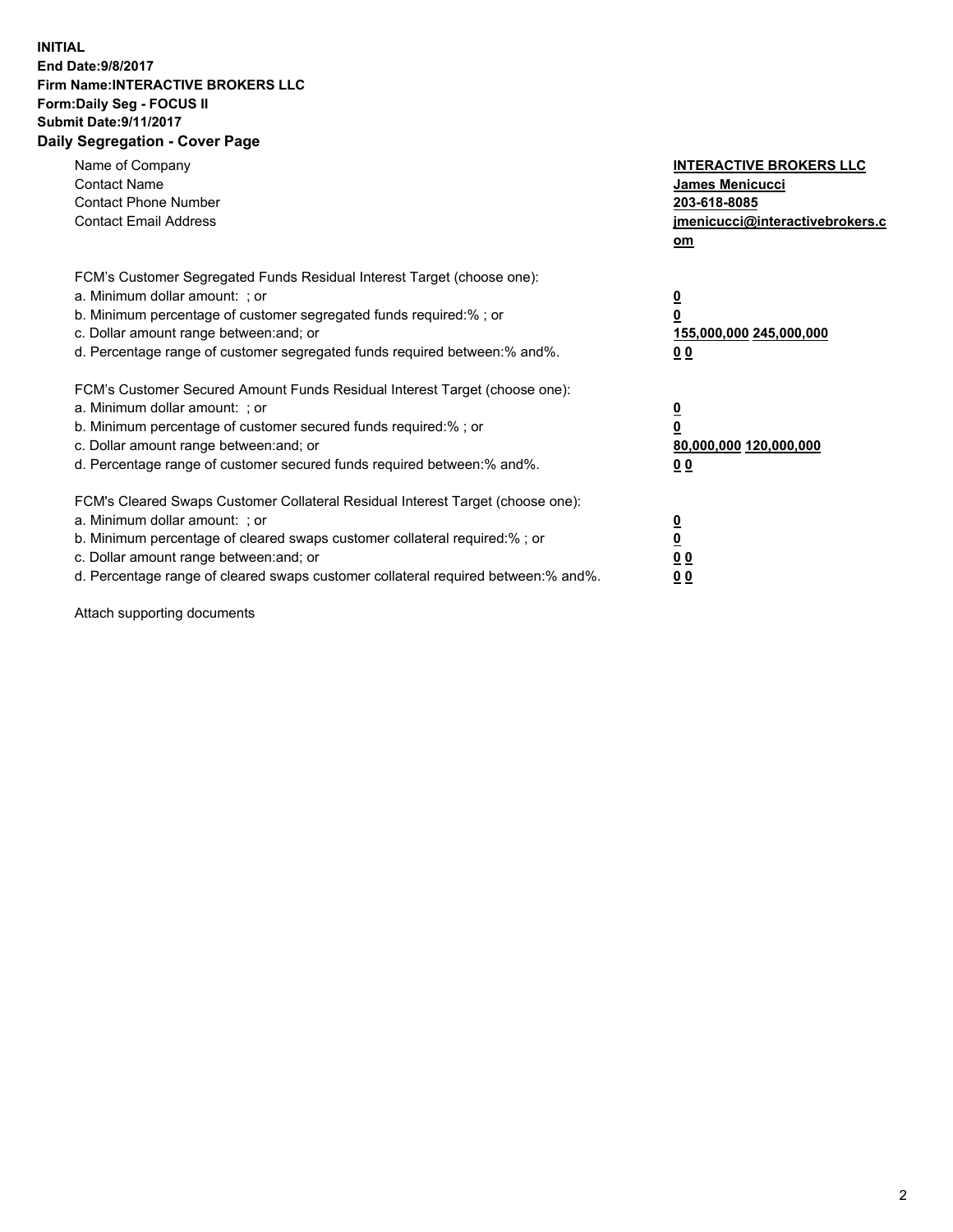## **INITIAL End Date:9/8/2017 Firm Name:INTERACTIVE BROKERS LLC Form:Daily Seg - FOCUS II Submit Date:9/11/2017 Daily Segregation - Secured Amounts**

|     | Daily Segregation - Secured Announts                                                                       |                                        |
|-----|------------------------------------------------------------------------------------------------------------|----------------------------------------|
|     | Foreign Futures and Foreign Options Secured Amounts                                                        |                                        |
|     | Amount required to be set aside pursuant to law, rule or regulation of a foreign                           | $0$ [7305]                             |
|     | government or a rule of a self-regulatory organization authorized thereunder                               |                                        |
| 1.  | Net ledger balance - Foreign Futures and Foreign Option Trading - All Customers                            |                                        |
|     | A. Cash                                                                                                    | 389,536,615 [7315]                     |
|     | B. Securities (at market)                                                                                  | $0$ [7317]                             |
| 2.  | Net unrealized profit (loss) in open futures contracts traded on a foreign board of trade                  | -8,577,804 [7325]                      |
| 3.  | Exchange traded options                                                                                    |                                        |
|     | a. Market value of open option contracts purchased on a foreign board of trade                             | <b>82,277</b> [7335]                   |
|     | b. Market value of open contracts granted (sold) on a foreign board of trade                               | -39,668 [7337]                         |
| 4.  | Net equity (deficit) (add lines 1.2. and 3.)                                                               | 381,001,420 [7345]                     |
| 5.  | Account liquidating to a deficit and account with a debit balances - gross amount                          | 2,663 [7351]                           |
|     | Less: amount offset by customer owned securities                                                           | 0 [7352] 2,663 [7354]                  |
| 6.  | Amount required to be set aside as the secured amount - Net Liquidating Equity                             | 381,004,083 [7355]                     |
|     | Method (add lines 4 and 5)                                                                                 |                                        |
| 7.  | Greater of amount required to be set aside pursuant to foreign jurisdiction (above) or line                | 381,004,083 [7360]                     |
|     | 6.                                                                                                         |                                        |
|     | FUNDS DEPOSITED IN SEPARATE REGULATION 30.7 ACCOUNTS                                                       |                                        |
| 1.  | Cash in banks                                                                                              |                                        |
|     | A. Banks located in the United States                                                                      | 81,803,989 [7500]                      |
|     | B. Other banks qualified under Regulation 30.7                                                             | 0 [7520] 81,803,989 [7530]             |
| 2.  | Securities                                                                                                 |                                        |
|     | A. In safekeeping with banks located in the United States                                                  | 343,898,575 [7540]                     |
|     | B. In safekeeping with other banks qualified under Regulation 30.7                                         | 0 [7560] 343,898,575 [7570]            |
| 3.  | Equities with registered futures commission merchants                                                      |                                        |
|     | A. Cash                                                                                                    | $0$ [7580]                             |
|     | <b>B.</b> Securities                                                                                       | $0$ [7590]                             |
|     | C. Unrealized gain (loss) on open futures contracts                                                        | $0$ [7600]                             |
|     | D. Value of long option contracts                                                                          | $0$ [7610]                             |
|     | E. Value of short option contracts                                                                         | 0 [7615] 0 [7620]                      |
| 4.  | Amounts held by clearing organizations of foreign boards of trade                                          |                                        |
|     | A. Cash                                                                                                    | $0$ [7640]                             |
|     | <b>B.</b> Securities                                                                                       | $0$ [7650]                             |
|     | C. Amount due to (from) clearing organization - daily variation                                            | $0$ [7660]                             |
|     | D. Value of long option contracts                                                                          | $0$ [7670]                             |
|     | E. Value of short option contracts                                                                         | 0 [7675] 0 [7680]                      |
| 5.  | Amounts held by members of foreign boards of trade                                                         |                                        |
|     | A. Cash                                                                                                    | 88,095,440 [7700]                      |
|     | <b>B.</b> Securities                                                                                       | $0$ [7710]                             |
|     | C. Unrealized gain (loss) on open futures contracts                                                        | $-6,105,482$ [7720]                    |
|     | D. Value of long option contracts                                                                          | 82,277 [7730]                          |
|     | E. Value of short option contracts                                                                         | -39,668 [7735] 82,032,567 [7740]       |
| 6.  | Amounts with other depositories designated by a foreign board of trade                                     | 0 [7760]                               |
| 7.  | Segregated funds on hand                                                                                   | $0$ [7765]                             |
| 8.  | Total funds in separate section 30.7 accounts                                                              | 507,735,131 [7770]                     |
| 9.  | Excess (deficiency) Set Aside for Secured Amount (subtract line 7 Secured Statement<br>Page 1 from Line 8) | 126,731,048 [7380]                     |
| 10. | Management Target Amount for Excess funds in separate section 30.7 accounts                                |                                        |
| 11. | Excess (deficiency) funds in separate 30.7 accounts over (under) Management Target                         | 80,000,000 [7780]<br>46,731,048 [7785] |
|     |                                                                                                            |                                        |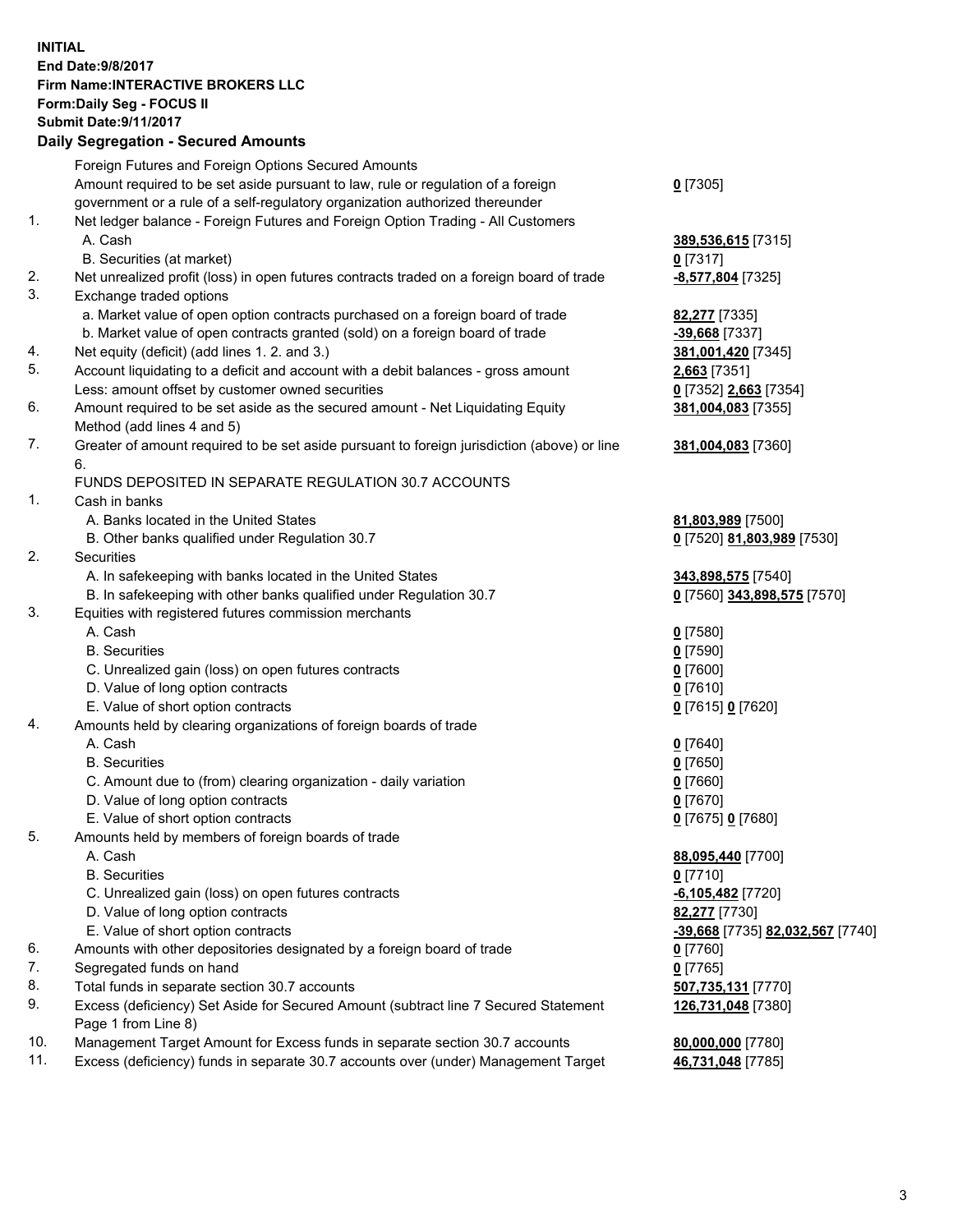**INITIAL End Date:9/8/2017 Firm Name:INTERACTIVE BROKERS LLC Form:Daily Seg - FOCUS II Submit Date:9/11/2017 Daily Segregation - Segregation Statement** SEGREGATION REQUIREMENTS(Section 4d(2) of the CEAct) 1. Net ledger balance A. Cash **4,636,089,616** [7010] B. Securities (at market) **0** [7020] 2. Net unrealized profit (loss) in open futures contracts traded on a contract market **-5,732,371** [7030] 3. Exchange traded options A. Add market value of open option contracts purchased on a contract market **200,038,464** [7032] B. Deduct market value of open option contracts granted (sold) on a contract market **-309,117,890** [7033] 4. Net equity (deficit) (add lines 1, 2 and 3) **4,521,277,819** [7040] 5. Accounts liquidating to a deficit and accounts with debit balances - gross amount **213,133** [7045] Less: amount offset by customer securities **0** [7047] **213,133** [7050] 6. Amount required to be segregated (add lines 4 and 5) **4,521,490,952** [7060] FUNDS IN SEGREGATED ACCOUNTS 7. Deposited in segregated funds bank accounts A. Cash **1,153,264,701** [7070] B. Securities representing investments of customers' funds (at market) **2,390,774,755** [7080] C. Securities held for particular customers or option customers in lieu of cash (at market) **0** [7090] 8. Margins on deposit with derivatives clearing organizations of contract markets A. Cash **517,321,059** [7100] B. Securities representing investments of customers' funds (at market) **780,499,548** [7110] C. Securities held for particular customers or option customers in lieu of cash (at market) **0** [7120] 9. Net settlement from (to) derivatives clearing organizations of contract markets **-9,350,437** [7130] 10. Exchange traded options A. Value of open long option contracts **200,074,834** [7132] B. Value of open short option contracts **-309,157,486** [7133] 11. Net equities with other FCMs A. Net liquidating equity **0** [7140] B. Securities representing investments of customers' funds (at market) **0** [7160] C. Securities held for particular customers or option customers in lieu of cash (at market) **0** [7170] 12. Segregated funds on hand **0** [7150] 13. Total amount in segregation (add lines 7 through 12) **4,723,426,974** [7180] 14. Excess (deficiency) funds in segregation (subtract line 6 from line 13) **201,936,022** [7190] 15. Management Target Amount for Excess funds in segregation **155,000,000** [7194] **46,936,022** [7198]

16. Excess (deficiency) funds in segregation over (under) Management Target Amount Excess